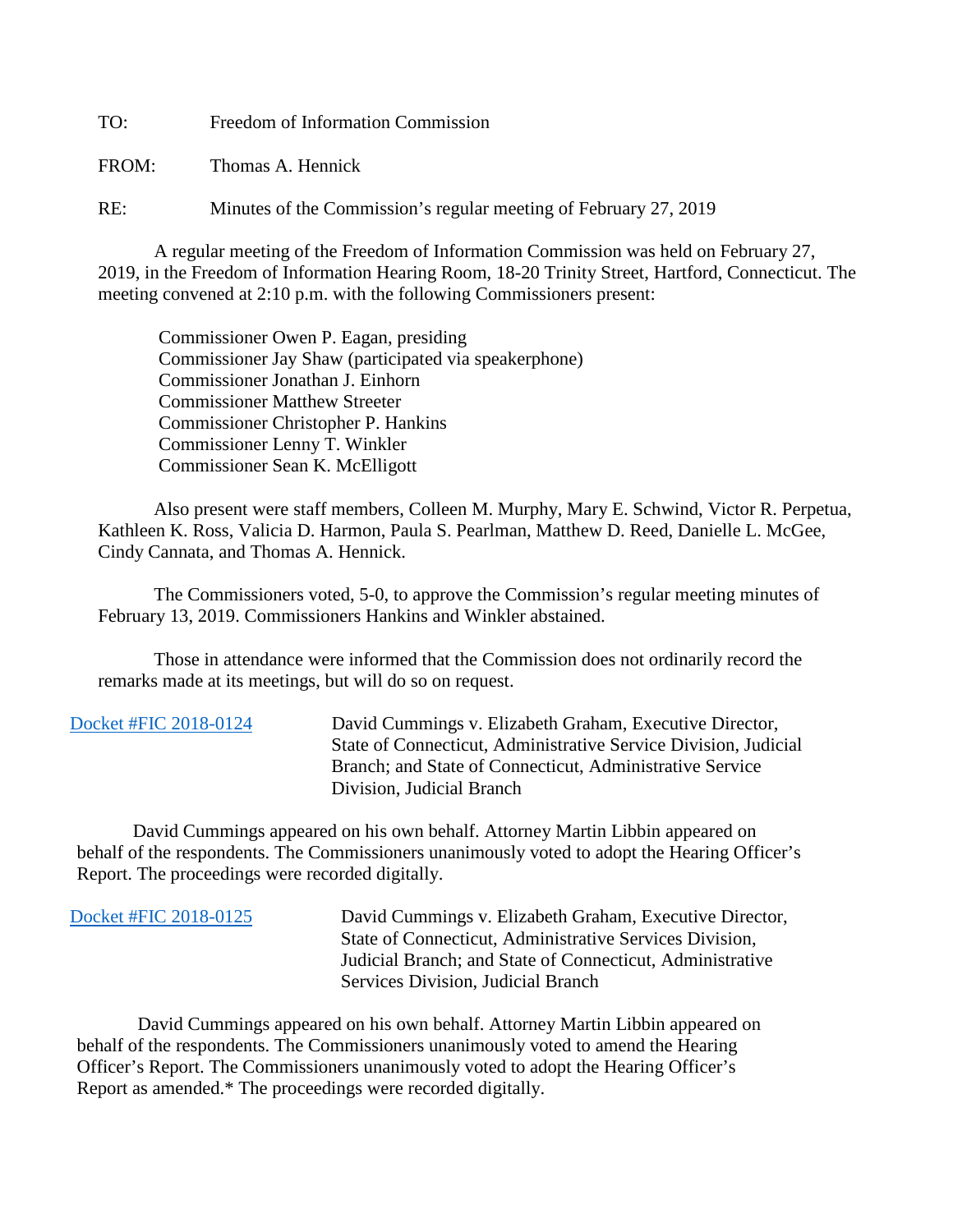Minutes, Regular Meeting, February 27, 2019 Page 2

| Docket #FIC 2018-0133 | Dan Barrett And American Civil Liberties Union                                                                                                                                                                                                                                       |
|-----------------------|--------------------------------------------------------------------------------------------------------------------------------------------------------------------------------------------------------------------------------------------------------------------------------------|
|                       | Foundation of Connecticut v. Commissioner, State of                                                                                                                                                                                                                                  |
|                       | Connecticut, Department of Emergency Services and Public                                                                                                                                                                                                                             |
|                       | Protection; and State of Connecticut, Department of                                                                                                                                                                                                                                  |
|                       | <b>Emergency Services and Public Protection</b>                                                                                                                                                                                                                                      |
| Docket #FIC 2018-0134 | The Commissioners unanimously voted to adopt the Hearing Officer's Report.<br>Shawn Dowdell v. Commissioner, State of Connecticut,<br>Department of Emergency Services and Public Protection;<br>and State of Connecticut, Department of Emergency<br>Services and Public Protection |
|                       |                                                                                                                                                                                                                                                                                      |

 The Commissioners unanimously voted to amend the Hearing Officer's Report. The Commissioners unanimously voted to adopt the Hearing Officer's Report as amended.\*

[Docket #FIC 2018-0136](https://www.ct.gov/foi/lib/foi/minutes/2019/feb27/2018-0136.pdf) Shawn Dowdell v. Chief, Police Department, City of New Britain; Police Department, City of New Britain; and City of New Britain

The Commissioners unanimously voted to adopt the Hearing Officer's Report.

[Docket #FIC 2018-0168](https://www.ct.gov/foi/lib/foi/minutes/2019/feb27/2018-0168.pdf) Sherene Fagon v. Chief, Police Department, City of New Britain; Police Department, City of New Britain; and City of New Britain

The Commissioners unanimously voted to adopt the Hearing Officer's Report.

[Docket #FIC 2018-0199](https://www.ct.gov/foi/lib/foi/minutes/2019/feb27/2018-0199.pdf) Kevin Ollie v. President, State of Connecticut, Office of the President, University of Connecticut; and State of Connecticut, Office of the President, University of **Connecticut** 

 Attorney Nathan Lavallee appeared on behalf of the respondents. The Commissioners unanimously voted to reopen the evidentiary portion of the hearing in order to admit after filed exhibits #2 and #3. The Commissioners unanimously voted to close the evidentiary portion of the hearing. The Commissioners voted, 6-0, to amend the Hearing Officer's Report. The Commissioners voted, 6-0, to adopt the Hearing Officer's Report as amended.\* Commissioner Shaw did not participate in the final two votes in this matter.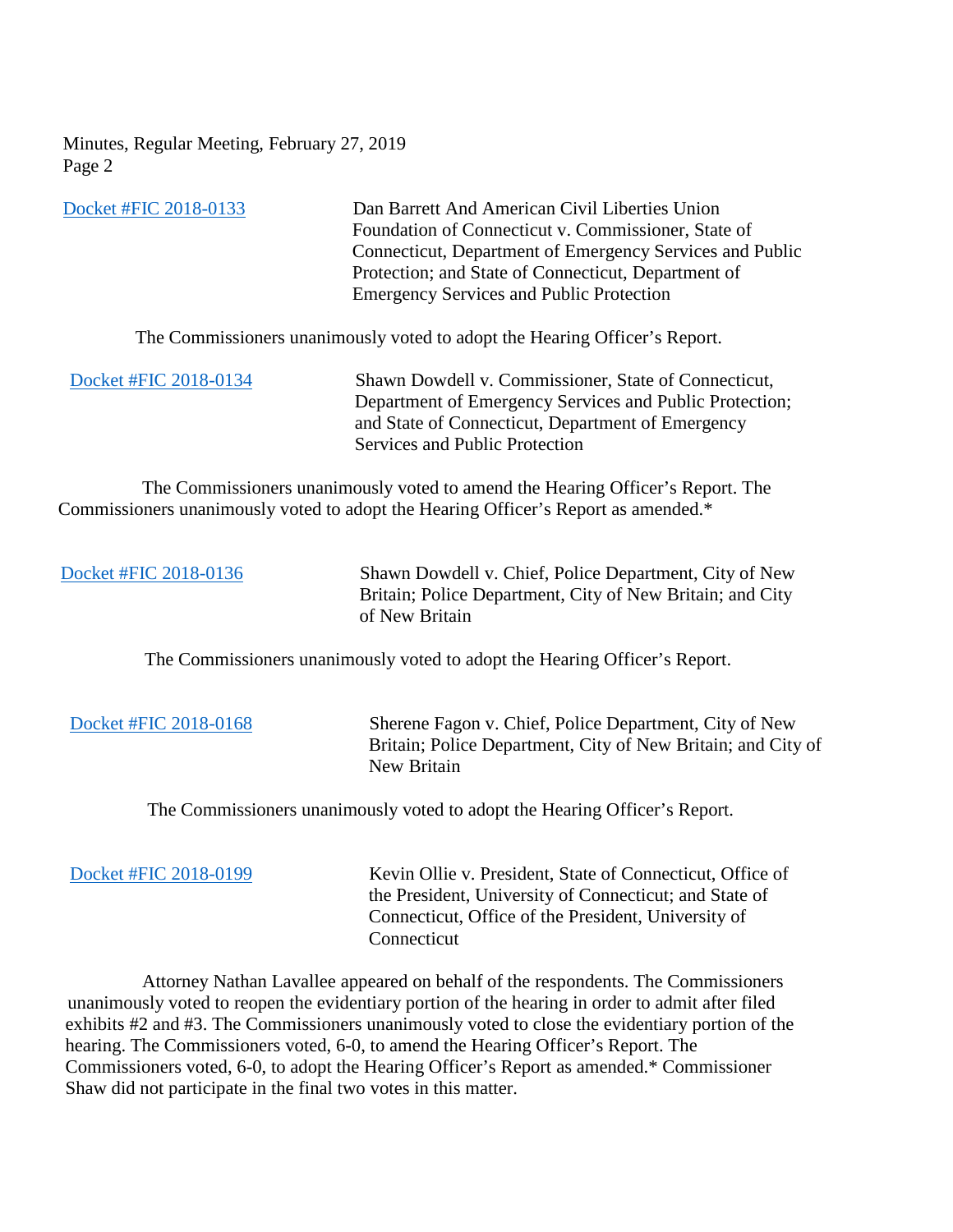Regular Meeting, February 27, 2019 Page 3

| Docket #FIC 2018-0298                                                      | Marcy Taliceo v. Chief Personnel Officer, Enfield Public<br>Schools; and Enfield Public Schools                                                                                                                                              |
|----------------------------------------------------------------------------|----------------------------------------------------------------------------------------------------------------------------------------------------------------------------------------------------------------------------------------------|
|                                                                            | The Commissioners unanimously voted to adopt the Hearing Officer's Report.                                                                                                                                                                   |
| Docket #FIC 2018-0305                                                      | Denise Cohn v. Pamela Vogel, Superintendent of<br>Schools, Regional School District #1; Chairman, Board<br>of Education, Regional School District #1; Board of<br>Education, Regional School District #1; and Regional<br>School District #1 |
|                                                                            | The Commissioners unanimously voted to adopt the Hearing Officer's Report.                                                                                                                                                                   |
| Docket #FIC 2018-0518                                                      | Michele Kulis v. Human Resources Department,<br>Stamford Public Schools; and Stamford Public Schools                                                                                                                                         |
| The Commissioners unanimously voted to adopt the Hearing Officer's Report. |                                                                                                                                                                                                                                              |
| Docket #FIC 2018-0553                                                      | Amy Calandro v. Director of Pupil Services, Trumbull<br>Public Schools; and Trumbull Public Schools                                                                                                                                          |
|                                                                            | The Commissioners unanimously voted to adopt the Hearing Officer's Report.                                                                                                                                                                   |
| Docket #FIC 2018-0579                                                      | Michael Masci v. First Selectman, Town of East<br>Haddam; and Town of East Haddam                                                                                                                                                            |
|                                                                            | The Commissioners unanimously voted to adopt the Hearing Officer's Report.                                                                                                                                                                   |
| Docket #FIC 2018-0592                                                      | Jason Catala v. Superintendent of Schools, New<br>London Public Schools; and New London Public<br>Schools                                                                                                                                    |
|                                                                            | The Commissioners unanimously voted to adopt the Hearing Officer's Report.                                                                                                                                                                   |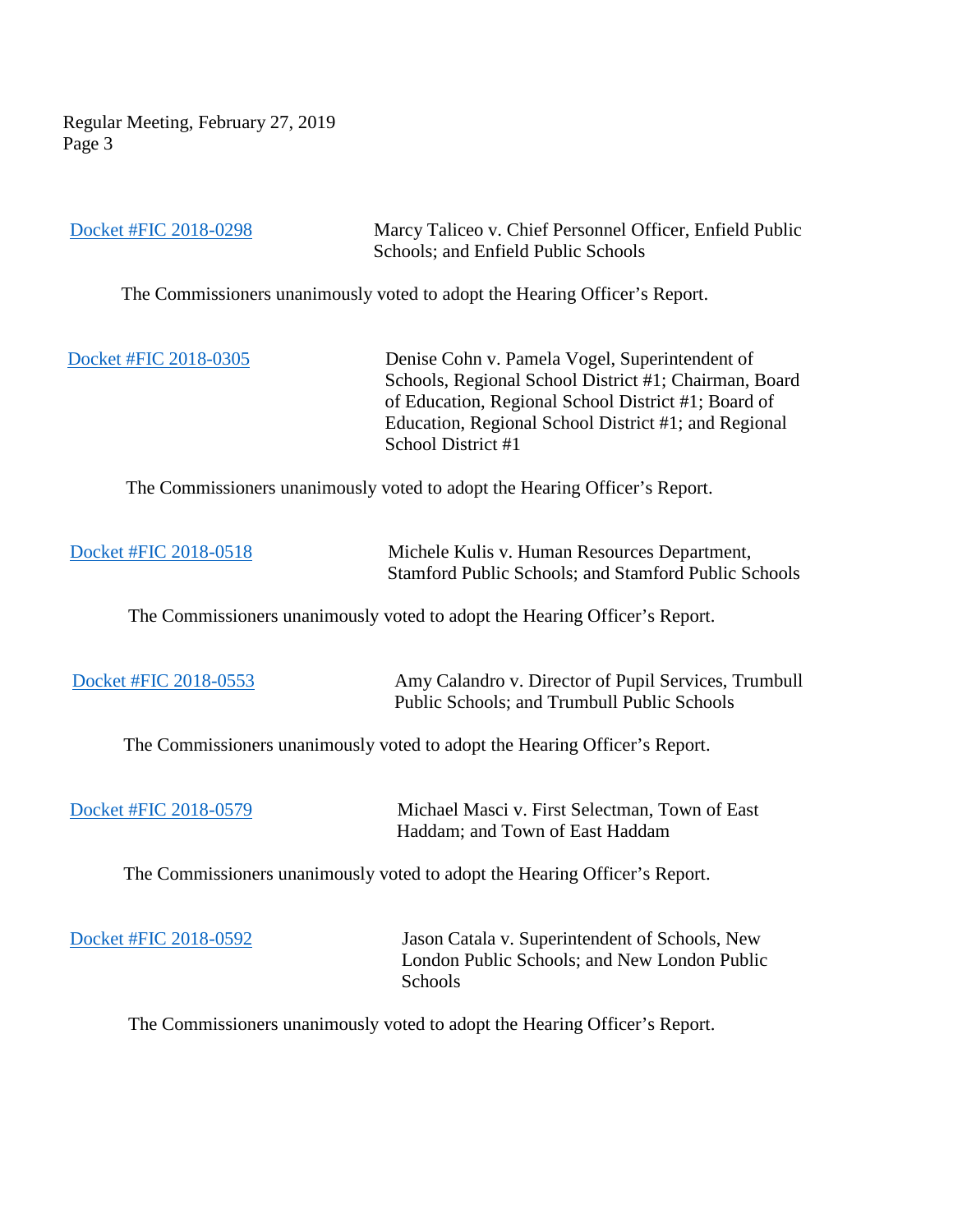Minutes, Regular Meeting, February 27, 2019 Page 4

Victor R. Perpetua reported on pending appeals.

 Colleen M. Murphy reported that she had testified on several pieces of proposed legislation and that she was going to testify before the Appropriations Committee concerning the Commission budget.

The meeting was adjourned at 4:30 p.m.

 $\mathcal{L}_\text{max}$  , which is a set of the set of the set of the set of the set of the set of the set of the set of the set of the set of the set of the set of the set of the set of the set of the set of the set of the set of Thomas A. Hennick MINREGmeeting 02272019/tah/02282019

\* See attached for amendments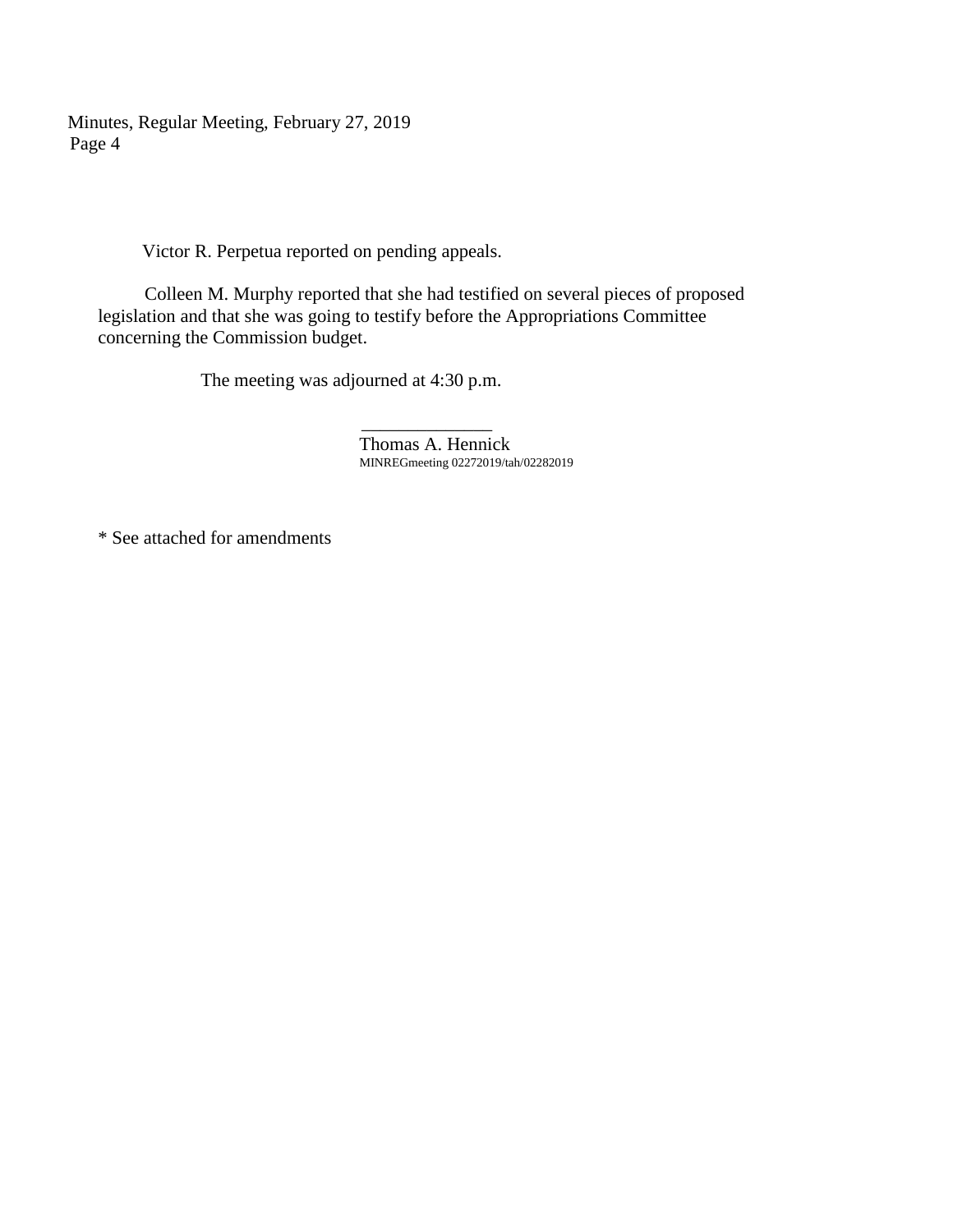Minutes, Regular Meeting, February 13, 2019 Page 5

## **AMENDMENTS**

[Docket #FIC 2018-0125](https://www.ct.gov/foi/lib/foi/minutes/2019/feb27/2018-0125.pdf) David Cummings v. Elizabeth Graham, Executive Director, State of Connecticut, Administrative Services Division, Judicial Branch; and State of Connecticut, Administrative Services Division, Judicial Branch

The Hearing Officer's Report is amended as follows:

3. It is found that on March 1, 2018, the complainant received fifteen pages of documents from the respondent. It is found that the fifteen pages of records provided to the complainant consist of incident reports detailing the complainant's **ALLEGED** conduct at the courthouse, however none of the records mentions an improper touching.

[Docket #FIC 2018-0134](https://www.ct.gov/foi/lib/foi/minutes/2019/feb27/2018-0134.pdf) Shawn Dowdell v. Commissioner, State of Connecticut, Department of Emergency Services and Public Protection; and State of Connecticut, Department of Emergency Services and Public Protection

The Hearing Officer's Report is amended as follows:

**The entire report is stricken and the following is substituted:**

 **THE ABOVE-CAPTIONED MATTER WAS HEARD AS A CONTESTED CASE ON OCTOBER 3, 2018, AT WHICH TIME THE COMPLAINANT AND THE RESPONDENTS APPEARED AND PRESENTED TESTIMONY, EXHIBITS AND ARGUMENT ON THE COMPLAINT. THE COMMISSION TAKES ADMINISTRATIVE NOTICE OF THE TESTIMONY AND EXHIBITS IN SHAWN DOWDELL VS. CHIEF, POLICE DEPARTMENT, CITY OF NEW BRITAIN ET AL., DOCKET #FIC 2018-0136 AND SHERENE FAGON V. CHIEF, POLICE DEPARTMENT, CITY OF NEW BRITAIN, ET AL., DOCKET #FIC 2018- 0168.** 

**A REPORT OF HEARING OFFICER, DATED NOVEMBER 28, 2018, WAS MAILED TO THE PARTIES ON NOVEMBER 29, 2018, AND WAS CONSIDERED BY THE COMMISSION AT ITS SPECIAL MEETING OF DECEMBER 19, 2018. AT SUCH MEETING, THE COMMISSION VOTED TO REMAND THE MATTER TO THE HEARING OFFICER FOR RECONSIDERATION.** 

**BY EMAIL, DATED FEBRUARY 26, 2019, THE COMPLAINANT INFORMED THE COMMISSION THAT HE WISHED TO WITHDRAW HIS COMPLAINT IN THIS MATTER. THE COMMISSION TAKES ADMINISTRATIVE NOTICE OF SUCH WITHDRAWAL.**

**THE FOLLOWING ORDER BY THE COMMISSION IS HEREBY RECOMMENDED ON THE BASIS OF THE RECORD CONCERNING THE ABOVE-CAPTIONED COMPLAINT:**

**1. THE COMPLAINT IS DISMISSED.**